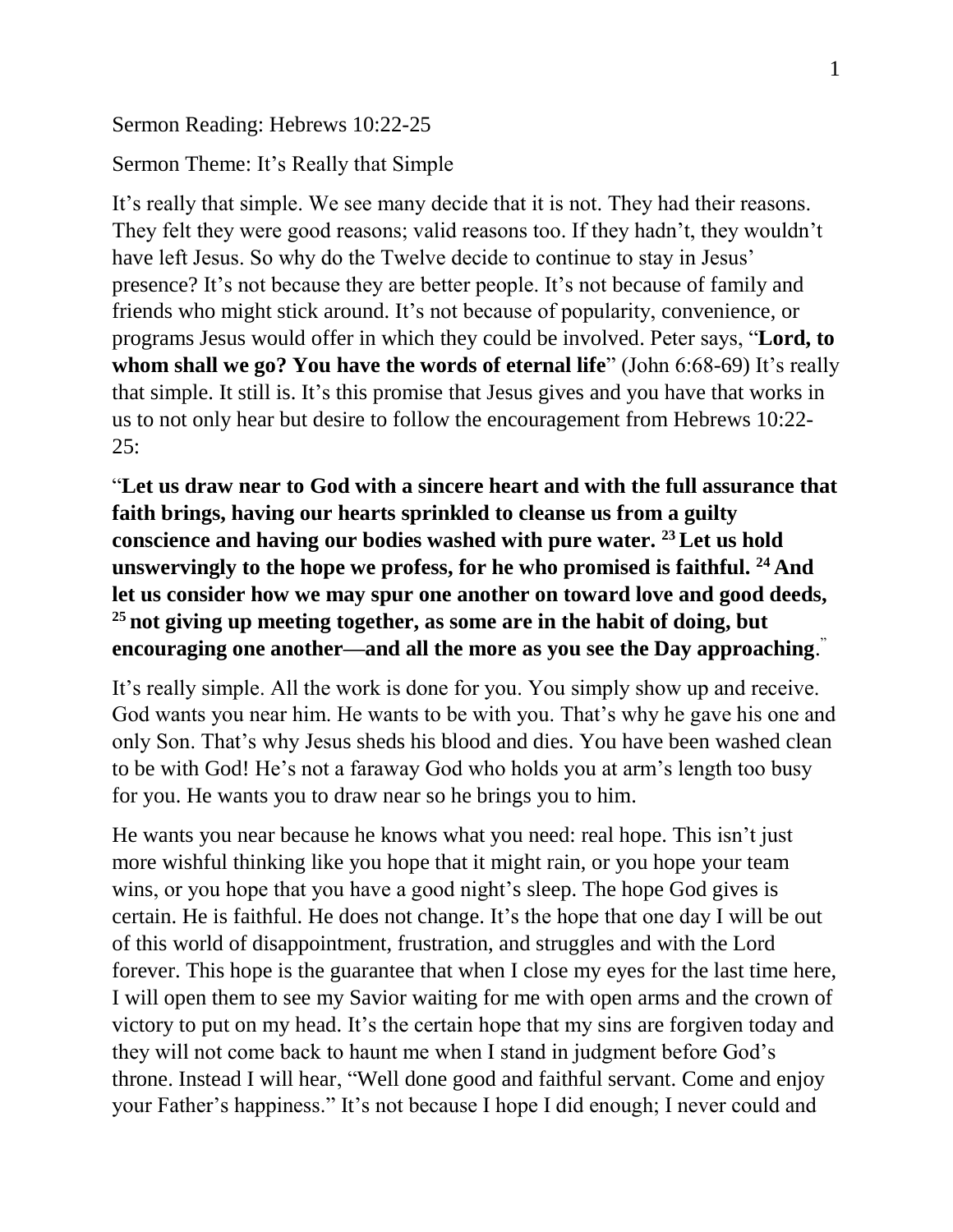neither could you. It's because of what Jesus did for me, sealed to me with his blood, and guaranteed for me with his rising from the dead. He did it for you too. It's the certain hope that until he calls me home, no matter what happens in my life, God is on my side and it will be okay because Jesus' perfect life and innocent death have fixed my relationship with God. I don't have to just wish really hard that it will work out; I know it will because God is faithful. He always keeps his promises. He does not lie.

God knows how too often I can struggle with all of this; I need almost a daily reminder! I'm sure you do too. So he doesn't leave me alone; he doesn't you either. He gives us each other to lovingly push towards love and good deeds. He gives us each other to help shoulder each other's burdens. He puts on your hands and speaks with your mouths to give the love that we so desperately need to keep our eyes on the prize of eternal life. It's really that simple.

We tend to overcomplicate things. So much tries to put itself in our way of drawing near to God. There's so much pulling at you and trying to keep from him when you are at home in prayer, your own devotional life, or from being here in God's house. What is it for you? The thing is, they only will if you let them. God already did all the work and brought you to him through faith he creates and gives. So much keeping you from God and his presence is you. It really is that simple.

We make this more difficult because we think we know how this all works. Nothing is for sure. Even our best plans need "what-ifs" and "if this happens" built into them because we just don't know. Past sins and current temptations may have you wondering if God really has forgiven me or will again. You hear the news and see what's happening in their lives—who is in control? You know what you believe and what God's Word teaches will offend. Many still feel the same as in Jesus' day: this is too hard of a teaching too accept. So you might yourself wavering and doubting. Instead of trust in the one who is faithful, we demand more proof, more numbers, and more facts. What he gives us feels too simple.

Then when it comes to considering each other and encouraging, we wonder, is that any of my business? We will hear: you don't need to go to church to be a Christian. If I don't feel like being there, I shouldn't go. We are quick to say, "I have no right to judge how they are living or what they decide to do!" You are right! But God's Word judges and it is our responsibility to lovingly encourage each other. We will talk about it. We will say someone should do something. But will we do what brothers and sisters in Christ are called to do?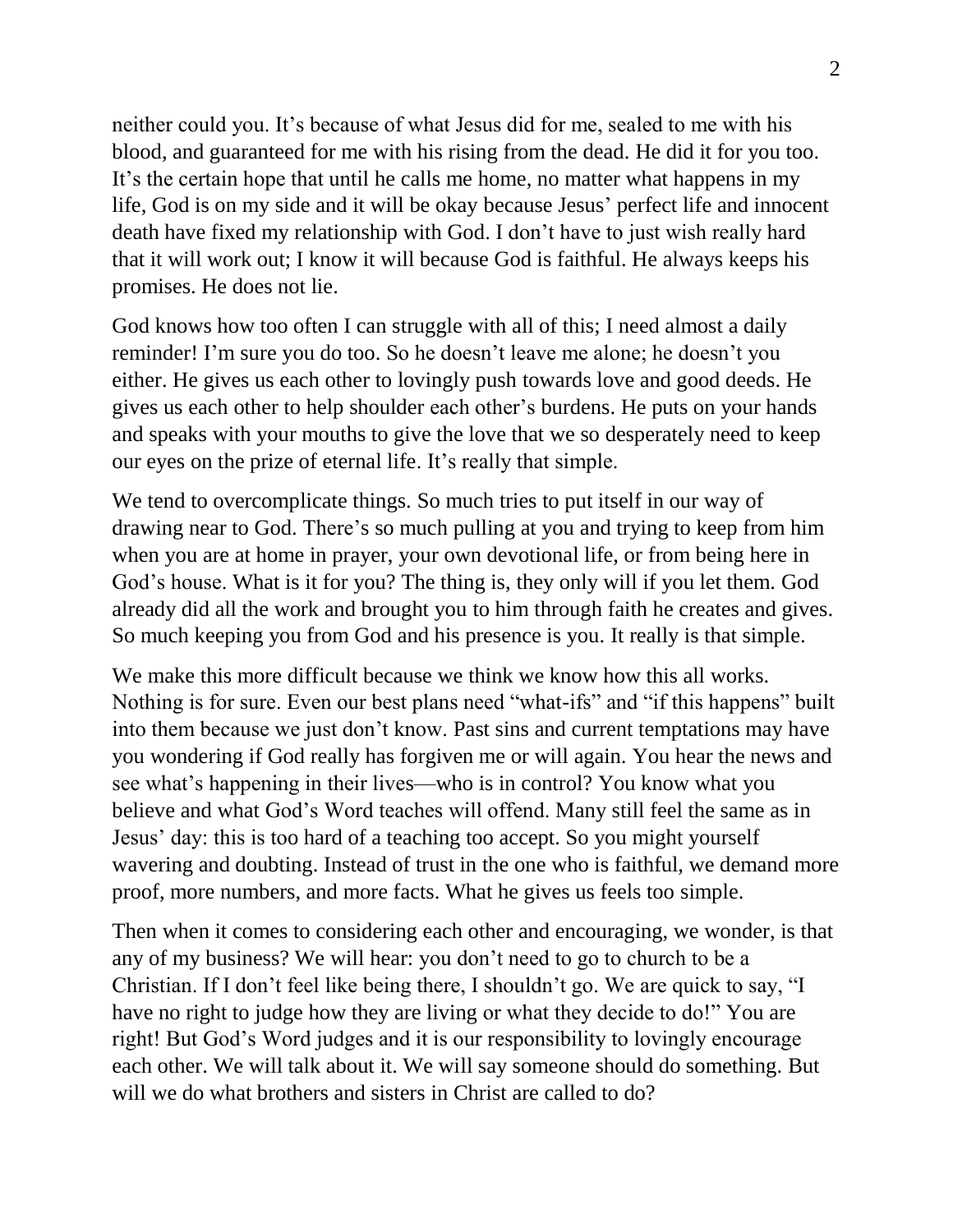Maybe it's because we have our own ideas of how God should be acting. It might simply be a priority problem and have forgotten that a priority problem is a sin against God's first commandment to fear, love, trust him above all things especially yourself. It might be because our eyes are so focused on tomorrow, eternity seems so far away. It's really this simple: there will always be more things that will try and keep you from being in God's presence, being fed with his Word and Sacrament. There will always be more work to do, more things that call for your attention. There will always be something else. So who will you serve?

So why is it we want to listen and follow God's Word today and every day? Why should I draw near to God's presence? Why should I go to church?

My dear brothers and sisters in Christ, and especially you confirmation students: the reason we want to do this is not because we are trying to keep God happy. He already is. It's not because we need to prove something to him. Jesus already did it all and gives it to you. We want to be here because this is where God promises to be. This is where God comes to you. Draw near to him with the full assurance that he wants you to be with him. Look again and see how baptism has saved with you with the washing of water and the word. You have a clean conscience before God. Sin's curse and stain have been washed from you with the blood of the Lamb and God welcomes you with open arms. Draw near to him as he comes to you. Go to him in prayer—he's ready to listen and eager to answer. Be near him in Word and Sacrament where he comes to you.

Hold firmly to the hope we confess. You hold the words of eternal life as your own through the faith that Jesus gives and the Holy Spirit works. So much that wants your attention and is keeping you busy will one day be gone. What you have in Jesus is forever. Because he lives, we know without a doubt that this is ours.

So let us consider one another that we might lovingly push each other along. It is your business to encourage your brothers and sisters in Christ to be about God's business—to love as Jesus loved, to do the good work that he has set out for us to do. This isn't just for a certain few. This isn't just the job of the pastor or called workers. Get it out of your head that it isn't your place. We are a family in Christ. Christianity means being together. We go to church because that's what Christians do! And so we gather together and encourage each other to do so. And as families gather together do, we sit down for a meal at the Lord's Supper. Together we proclaim the Lord's Death until he returns and assure one another: I believe the same thing you do. Together we confess as we stand side-by-side: I'm a sinner